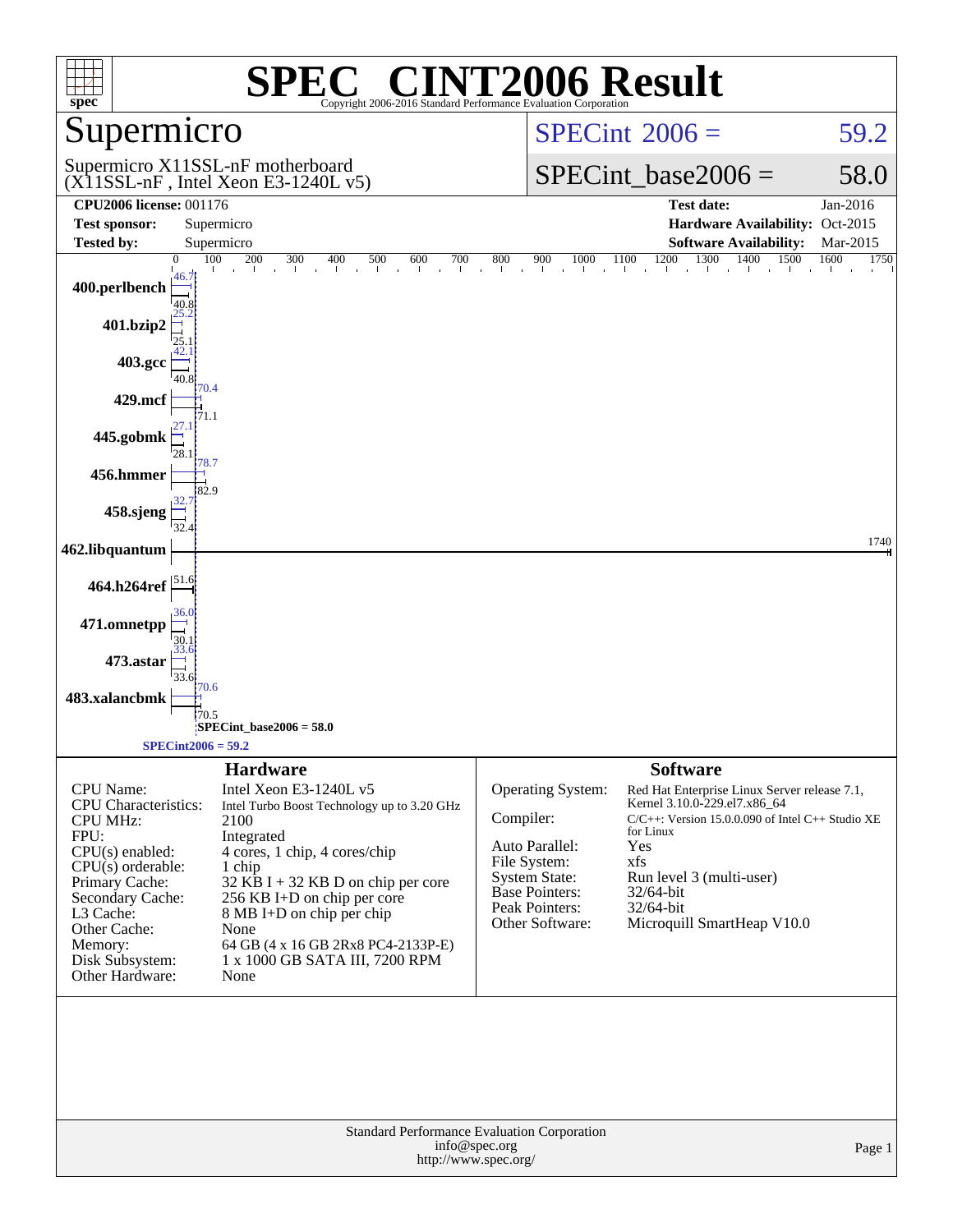

### Supermicro

## $SPECint2006 = 59.2$  $SPECint2006 = 59.2$

 $(X11SSL-nF$ , Intel Xeon E3-1240L v5) Supermicro X11SSL-nF motherboard

SPECint base2006 =  $58.0$ 

**[CPU2006 license:](http://www.spec.org/auto/cpu2006/Docs/result-fields.html#CPU2006license)** 001176 **[Test date:](http://www.spec.org/auto/cpu2006/Docs/result-fields.html#Testdate)** Jan-2016 **[Test sponsor:](http://www.spec.org/auto/cpu2006/Docs/result-fields.html#Testsponsor)** Supermicro Supermicro **[Hardware Availability:](http://www.spec.org/auto/cpu2006/Docs/result-fields.html#HardwareAvailability)** Oct-2015 **[Tested by:](http://www.spec.org/auto/cpu2006/Docs/result-fields.html#Testedby)** Supermicro **Supermicro [Software Availability:](http://www.spec.org/auto/cpu2006/Docs/result-fields.html#SoftwareAvailability)** Mar-2015

### **[Results Table](http://www.spec.org/auto/cpu2006/Docs/result-fields.html#ResultsTable)**

|                    | <b>Base</b>                 |              |                |                         |                |       | <b>Peak</b>                                                                                                                                                                                                                                                                                      |                |                |              |                |              |
|--------------------|-----------------------------|--------------|----------------|-------------------------|----------------|-------|--------------------------------------------------------------------------------------------------------------------------------------------------------------------------------------------------------------------------------------------------------------------------------------------------|----------------|----------------|--------------|----------------|--------------|
| <b>Benchmark</b>   | <b>Seconds</b>              | <b>Ratio</b> | <b>Seconds</b> | Ratio                   | <b>Seconds</b> | Ratio | <b>Seconds</b>                                                                                                                                                                                                                                                                                   | <b>Ratio</b>   | <b>Seconds</b> | <b>Ratio</b> | <b>Seconds</b> | <b>Ratio</b> |
| $ 400$ .perlbench  | 238                         | 41.0         | 240            | 40.7                    | 240            | 40.8  | 209                                                                                                                                                                                                                                                                                              | 46.8           | 209            | 46.6         | 209            | 46.7         |
| 401.bzip2          | 385                         | 25.1         | 384            | 25.1                    | 384            | 25.1  | <b>383</b>                                                                                                                                                                                                                                                                                       | 25.2           | 384            | 25.2         | 383            | 25.2         |
| $403.\mathrm{gcc}$ | 197                         | 40.9         | 197            | 40.8                    | 198            | 40.7  | 191                                                                                                                                                                                                                                                                                              | 42.2           | <u>191</u>     | <u>42.1</u>  | 192            | 42.0         |
| $429$ .mcf         | 128                         | 71.1         | 127            | 71.7                    | 129            | 71.0  | 130                                                                                                                                                                                                                                                                                              | 70.4           | 127            | 71.6         | 130            | 70.3         |
| $445$ .gobmk       | 374                         | 28.1         | 374            | 28.0                    | 374            | 28.1  | 388                                                                                                                                                                                                                                                                                              | 27.1           | 388            | 27.1         | 388            | 27.1         |
| $456.$ hmmer       | 113                         | 82.8         | 112            | 82.9                    | 112            | 83.1  | <b>119</b>                                                                                                                                                                                                                                                                                       | 78.7           | 118            | 78.8         | 119            | 78.6         |
| $458$ .sjeng       | 373                         | 32.5         | 373            | 32.4                    | 373            | 32.4  | 370                                                                                                                                                                                                                                                                                              | 32.7           | 370            | 32.7         | 371            | 32.6         |
| 462.libquantum     | 11.9                        | 1750         | 11.9           | 1740                    | 11.9           | 1740  | 11.9                                                                                                                                                                                                                                                                                             | 1750           | 11.9           | 1740         | 11.9           | 1740         |
| 464.h264ref        | 429                         | 51.6         | 428            | 51.7                    | 429            | 51.6  | 429                                                                                                                                                                                                                                                                                              | 51.6           | 428            | 51.7         | 429            | 51.6         |
| 471.omnetpp        | 208                         | 30.1         | 207            | 30.2                    | 208            | 30.1  | <u>174</u>                                                                                                                                                                                                                                                                                       | 36.0           | 174            | 36.0         | 174            | 35.9         |
| $473$ . astar      | 209                         | 33.5         | 209            | 33.6                    | 208            | 33.7  | 209                                                                                                                                                                                                                                                                                              | 33.6           | 209            | 33.6         | 209            | 33.6         |
| 483.xalancbmk      | 97.7                        | 70.6         | 97.8           | 70.5                    | 97.9           | 70.5  | 98.2                                                                                                                                                                                                                                                                                             | 70.2           | 97.8           | 70.6         | 97.8           | 70.6         |
|                    | $\mathbf{D}$ . $\mathbf{1}$ | t., 11.      |                | 1.3.1<br>$\overline{1}$ |                |       | $\mathbf{D}$ and $\mathbf{I}$ and $\mathbf{I}$ and $\mathbf{I}$ are $\mathbf{I}$ and $\mathbf{I}$ are $\mathbf{I}$ and $\mathbf{I}$ are $\mathbf{I}$ and $\mathbf{I}$ are $\mathbf{I}$ and $\mathbf{I}$ are $\mathbf{I}$ and $\mathbf{I}$ are $\mathbf{I}$ and $\mathbf{I}$ are $\mathbf{I}$ and | $-11 - 11 - 1$ |                |              |                |              |

Results appear in the [order in which they were run.](http://www.spec.org/auto/cpu2006/Docs/result-fields.html#RunOrder) Bold underlined text [indicates a median measurement.](http://www.spec.org/auto/cpu2006/Docs/result-fields.html#Median)

#### **[Submit Notes](http://www.spec.org/auto/cpu2006/Docs/result-fields.html#SubmitNotes)**

The config file option 'submit' was used.

### **[Operating System Notes](http://www.spec.org/auto/cpu2006/Docs/result-fields.html#OperatingSystemNotes)**

Stack size set to unlimited using "ulimit -s unlimited"

### **[Platform Notes](http://www.spec.org/auto/cpu2006/Docs/result-fields.html#PlatformNotes)**

Standard Performance Evaluation Corporation As tested, the system used a Supermicro CSE-113MFAC2-R606CB chassis. The chassis is configured with 2 PWS-606P-1R redundant power supply, 1 SNK-P0046P heatsink, as well as 4 FAN-0154L4 middle cooling fan. BIOS Settings: Hyper-threading = Disabled Sysinfo program /home/cpu2006/config/sysinfo.rev6914 \$Rev: 6914 \$ \$Date:: 2014-06-25 #\$ e3fbb8667b5a285932ceab81e28219e1 running on localhost.localdomain Thu Jan 28 18:25:30 2016 This section contains SUT (System Under Test) info as seen by some common utilities. To remove or add to this section, see: <http://www.spec.org/cpu2006/Docs/config.html#sysinfo> From /proc/cpuinfo model name : Intel(R) Xeon(R) CPU E3-1240L v5 @ 2.10GHz 1 "physical id"s (chips) 4 "processors" cores, siblings (Caution: counting these is hw and system dependent. The following excerpts from /proc/cpuinfo might not be reliable. Use with Continued on next page

[info@spec.org](mailto:info@spec.org) <http://www.spec.org/>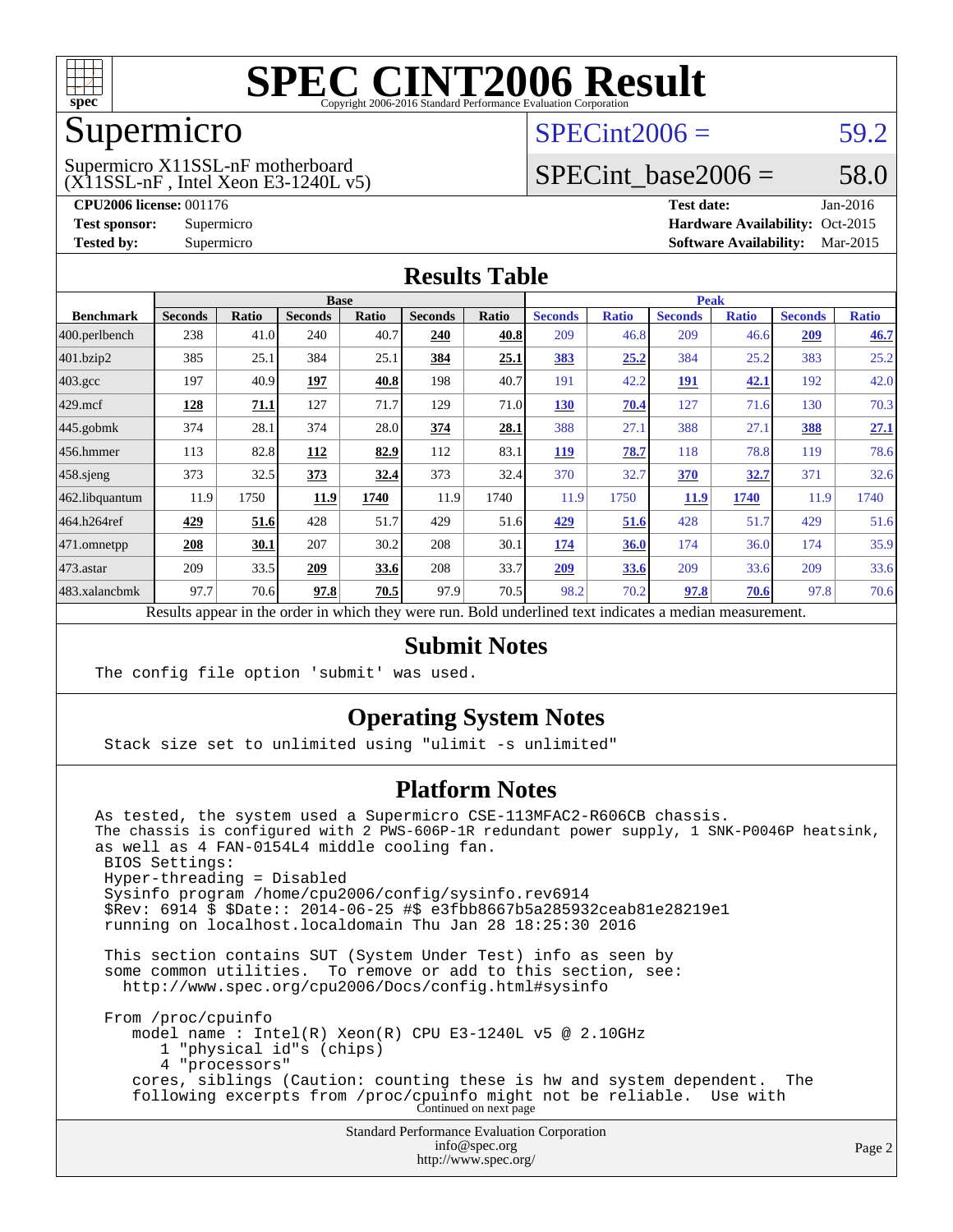

### Supermicro

 $SPECint2006 = 59.2$  $SPECint2006 = 59.2$ 

 $(X11SSL-nF$ , Intel Xeon E3-1240L v5) Supermicro X11SSL-nF motherboard

SPECint base2006 =  $58.0$ 

**[CPU2006 license:](http://www.spec.org/auto/cpu2006/Docs/result-fields.html#CPU2006license)** 001176 **[Test date:](http://www.spec.org/auto/cpu2006/Docs/result-fields.html#Testdate)** Jan-2016 **[Test sponsor:](http://www.spec.org/auto/cpu2006/Docs/result-fields.html#Testsponsor)** Supermicro Supermicro **[Hardware Availability:](http://www.spec.org/auto/cpu2006/Docs/result-fields.html#HardwareAvailability)** Oct-2015 **[Tested by:](http://www.spec.org/auto/cpu2006/Docs/result-fields.html#Testedby)** Supermicro **Supermicro [Software Availability:](http://www.spec.org/auto/cpu2006/Docs/result-fields.html#SoftwareAvailability)** Mar-2015

### **[Platform Notes \(Continued\)](http://www.spec.org/auto/cpu2006/Docs/result-fields.html#PlatformNotes)**

 caution.) cpu cores : 4 siblings : 4 physical 0: cores 0 1 2 3 cache size : 8192 KB From /proc/meminfo MemTotal: 65631132 kB HugePages\_Total: 0<br>Hugepagesize: 2048 kB Hugepagesize: From /etc/\*release\* /etc/\*version\* os-release: NAME="Red Hat Enterprise Linux Server" VERSION="7.1 (Maipo)" ID="rhel" ID\_LIKE="fedora" VERSION\_ID="7.1" PRETTY\_NAME="Red Hat Enterprise Linux Server 7.1 (Maipo)" ANSI\_COLOR="0;31" CPE\_NAME="cpe:/o:redhat:enterprise\_linux:7.1:GA:server" redhat-release: Red Hat Enterprise Linux Server release 7.1 (Maipo) system-release: Red Hat Enterprise Linux Server release 7.1 (Maipo) system-release-cpe: cpe:/o:redhat:enterprise\_linux:7.1:ga:server uname -a: Linux localhost.localdomain 3.10.0-229.el7.x86\_64 #1 SMP Thu Jan 29 18:37:38 EST 2015 x86\_64 x86\_64 x86\_64 GNU/Linux run-level 3 Jan 28 18:23 SPEC is set to: /home/cpu2006 Filesystem Type Size Used Avail Use% Mounted on<br>
/dev/mapper/rhel-home xfs 865G 170G 696G 20% /home  $/$ dev/mapper/rhel-home xfs Additional information from dmidecode: Warning: Use caution when you interpret this section. The 'dmidecode' program reads system data which is "intended to allow hardware to be accurately determined", but the intent may not be met, as there are frequent changes to hardware, firmware, and the "DMTF SMBIOS" standard. BIOS American Megatrends Inc. 1.0a 12/25/2015 Memory: 4x Samsung M391A2K43BB1-CPB 16 GB 2 rank 2133 MHz (End of data from sysinfo program)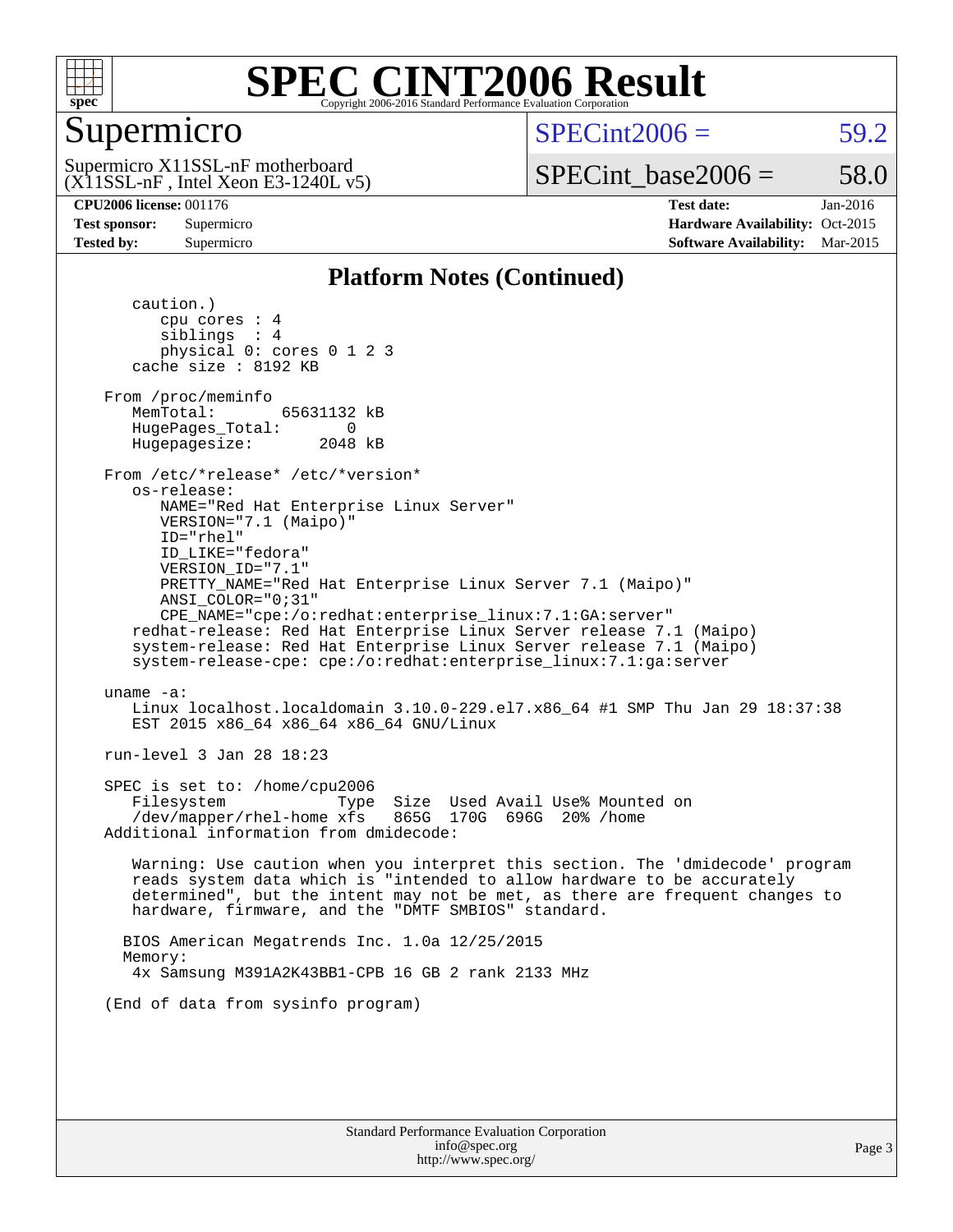

### Supermicro

 $SPECint2006 = 59.2$  $SPECint2006 = 59.2$ 

 $(X11SSL-nF$ , Intel Xeon E3-1240L v5) Supermicro X11SSL-nF motherboard

SPECint base2006 =  $58.0$ 

**[Tested by:](http://www.spec.org/auto/cpu2006/Docs/result-fields.html#Testedby)** Supermicro **Supermicro [Software Availability:](http://www.spec.org/auto/cpu2006/Docs/result-fields.html#SoftwareAvailability)** Mar-2015

**[CPU2006 license:](http://www.spec.org/auto/cpu2006/Docs/result-fields.html#CPU2006license)** 001176 **[Test date:](http://www.spec.org/auto/cpu2006/Docs/result-fields.html#Testdate)** Jan-2016 **[Test sponsor:](http://www.spec.org/auto/cpu2006/Docs/result-fields.html#Testsponsor)** Supermicro Supermicro **[Hardware Availability:](http://www.spec.org/auto/cpu2006/Docs/result-fields.html#HardwareAvailability)** Oct-2015

#### **[General Notes](http://www.spec.org/auto/cpu2006/Docs/result-fields.html#GeneralNotes)**

Environment variables set by runspec before the start of the run:  $KMP$  AFFINITY = "granularity=fine, scatter" LD\_LIBRARY\_PATH = "/home/cpu2006/libs/32:/home/cpu2006/libs/64:/home/cpu2006/sh" OMP\_NUM\_THREADS = "4"

 Binaries compiled on a system with 1x Core i5-4670K CPU + 16GB memory using RedHat EL 7.0 Transparent Huge Pages enabled with: echo always > /sys/kernel/mm/transparent\_hugepage/enabled

**[Base Compiler Invocation](http://www.spec.org/auto/cpu2006/Docs/result-fields.html#BaseCompilerInvocation)**

 $\frac{C \text{ benchmarks:}}{C \text{ C}}$ -m64

[C++ benchmarks:](http://www.spec.org/auto/cpu2006/Docs/result-fields.html#CXXbenchmarks) [icpc -m64](http://www.spec.org/cpu2006/results/res2016q1/cpu2006-20160206-38988.flags.html#user_CXXbase_intel_icpc_64bit_fc66a5337ce925472a5c54ad6a0de310)

### **[Base Portability Flags](http://www.spec.org/auto/cpu2006/Docs/result-fields.html#BasePortabilityFlags)**

 400.perlbench: [-DSPEC\\_CPU\\_LP64](http://www.spec.org/cpu2006/results/res2016q1/cpu2006-20160206-38988.flags.html#b400.perlbench_basePORTABILITY_DSPEC_CPU_LP64) [-DSPEC\\_CPU\\_LINUX\\_X64](http://www.spec.org/cpu2006/results/res2016q1/cpu2006-20160206-38988.flags.html#b400.perlbench_baseCPORTABILITY_DSPEC_CPU_LINUX_X64) 401.bzip2: [-DSPEC\\_CPU\\_LP64](http://www.spec.org/cpu2006/results/res2016q1/cpu2006-20160206-38988.flags.html#suite_basePORTABILITY401_bzip2_DSPEC_CPU_LP64) 403.gcc: [-DSPEC\\_CPU\\_LP64](http://www.spec.org/cpu2006/results/res2016q1/cpu2006-20160206-38988.flags.html#suite_basePORTABILITY403_gcc_DSPEC_CPU_LP64) 429.mcf: [-DSPEC\\_CPU\\_LP64](http://www.spec.org/cpu2006/results/res2016q1/cpu2006-20160206-38988.flags.html#suite_basePORTABILITY429_mcf_DSPEC_CPU_LP64) 445.gobmk: [-DSPEC\\_CPU\\_LP64](http://www.spec.org/cpu2006/results/res2016q1/cpu2006-20160206-38988.flags.html#suite_basePORTABILITY445_gobmk_DSPEC_CPU_LP64) 456.hmmer: [-DSPEC\\_CPU\\_LP64](http://www.spec.org/cpu2006/results/res2016q1/cpu2006-20160206-38988.flags.html#suite_basePORTABILITY456_hmmer_DSPEC_CPU_LP64) 458.sjeng: [-DSPEC\\_CPU\\_LP64](http://www.spec.org/cpu2006/results/res2016q1/cpu2006-20160206-38988.flags.html#suite_basePORTABILITY458_sjeng_DSPEC_CPU_LP64) 462.libquantum: [-DSPEC\\_CPU\\_LP64](http://www.spec.org/cpu2006/results/res2016q1/cpu2006-20160206-38988.flags.html#suite_basePORTABILITY462_libquantum_DSPEC_CPU_LP64) [-DSPEC\\_CPU\\_LINUX](http://www.spec.org/cpu2006/results/res2016q1/cpu2006-20160206-38988.flags.html#b462.libquantum_baseCPORTABILITY_DSPEC_CPU_LINUX) 464.h264ref: [-DSPEC\\_CPU\\_LP64](http://www.spec.org/cpu2006/results/res2016q1/cpu2006-20160206-38988.flags.html#suite_basePORTABILITY464_h264ref_DSPEC_CPU_LP64) 471.omnetpp: [-DSPEC\\_CPU\\_LP64](http://www.spec.org/cpu2006/results/res2016q1/cpu2006-20160206-38988.flags.html#suite_basePORTABILITY471_omnetpp_DSPEC_CPU_LP64) 473.astar: [-DSPEC\\_CPU\\_LP64](http://www.spec.org/cpu2006/results/res2016q1/cpu2006-20160206-38988.flags.html#suite_basePORTABILITY473_astar_DSPEC_CPU_LP64) 483.xalancbmk: [-DSPEC\\_CPU\\_LP64](http://www.spec.org/cpu2006/results/res2016q1/cpu2006-20160206-38988.flags.html#suite_basePORTABILITY483_xalancbmk_DSPEC_CPU_LP64) [-DSPEC\\_CPU\\_LINUX](http://www.spec.org/cpu2006/results/res2016q1/cpu2006-20160206-38988.flags.html#b483.xalancbmk_baseCXXPORTABILITY_DSPEC_CPU_LINUX)

## **[Base Optimization Flags](http://www.spec.org/auto/cpu2006/Docs/result-fields.html#BaseOptimizationFlags)**

[C benchmarks](http://www.spec.org/auto/cpu2006/Docs/result-fields.html#Cbenchmarks):

[-xCORE-AVX2](http://www.spec.org/cpu2006/results/res2016q1/cpu2006-20160206-38988.flags.html#user_CCbase_f-xAVX2_5f5fc0cbe2c9f62c816d3e45806c70d7) [-ipo](http://www.spec.org/cpu2006/results/res2016q1/cpu2006-20160206-38988.flags.html#user_CCbase_f-ipo) [-O3](http://www.spec.org/cpu2006/results/res2016q1/cpu2006-20160206-38988.flags.html#user_CCbase_f-O3) [-no-prec-div](http://www.spec.org/cpu2006/results/res2016q1/cpu2006-20160206-38988.flags.html#user_CCbase_f-no-prec-div) [-parallel](http://www.spec.org/cpu2006/results/res2016q1/cpu2006-20160206-38988.flags.html#user_CCbase_f-parallel) [-opt-prefetch](http://www.spec.org/cpu2006/results/res2016q1/cpu2006-20160206-38988.flags.html#user_CCbase_f-opt-prefetch) [-auto-p32](http://www.spec.org/cpu2006/results/res2016q1/cpu2006-20160206-38988.flags.html#user_CCbase_f-auto-p32)

[C++ benchmarks:](http://www.spec.org/auto/cpu2006/Docs/result-fields.html#CXXbenchmarks)

[-xCORE-AVX2](http://www.spec.org/cpu2006/results/res2016q1/cpu2006-20160206-38988.flags.html#user_CXXbase_f-xAVX2_5f5fc0cbe2c9f62c816d3e45806c70d7) [-ipo](http://www.spec.org/cpu2006/results/res2016q1/cpu2006-20160206-38988.flags.html#user_CXXbase_f-ipo) [-O3](http://www.spec.org/cpu2006/results/res2016q1/cpu2006-20160206-38988.flags.html#user_CXXbase_f-O3) [-no-prec-div](http://www.spec.org/cpu2006/results/res2016q1/cpu2006-20160206-38988.flags.html#user_CXXbase_f-no-prec-div) [-opt-prefetch](http://www.spec.org/cpu2006/results/res2016q1/cpu2006-20160206-38988.flags.html#user_CXXbase_f-opt-prefetch) [-auto-p32](http://www.spec.org/cpu2006/results/res2016q1/cpu2006-20160206-38988.flags.html#user_CXXbase_f-auto-p32) [-Wl,-z,muldefs](http://www.spec.org/cpu2006/results/res2016q1/cpu2006-20160206-38988.flags.html#user_CXXbase_link_force_multiple1_74079c344b956b9658436fd1b6dd3a8a) [-L/sh -lsmartheap64](http://www.spec.org/cpu2006/results/res2016q1/cpu2006-20160206-38988.flags.html#user_CXXbase_SmartHeap64_ed4ef857ce90951921efb0d91eb88472)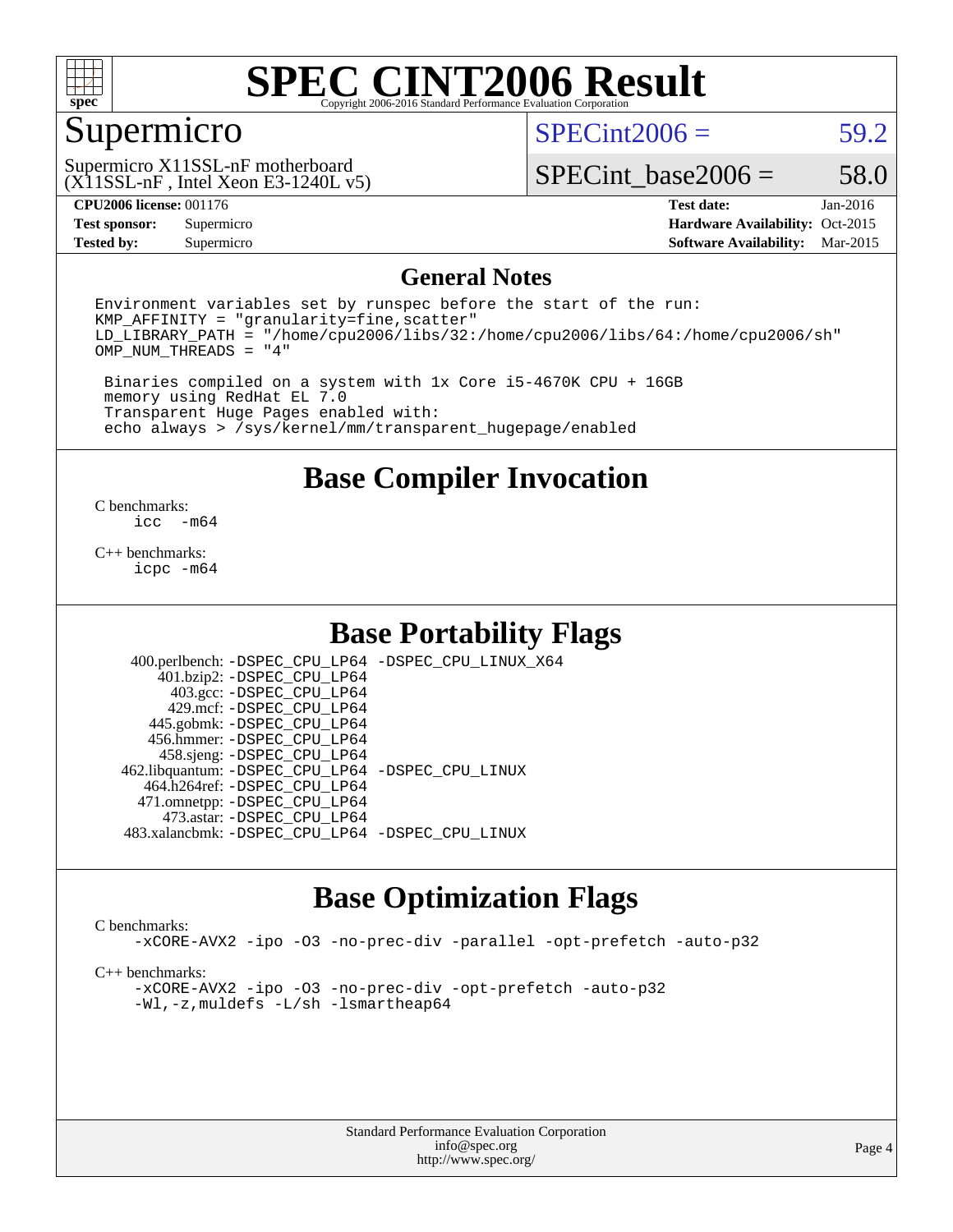

### Supermicro

 $SPECint2006 = 59.2$  $SPECint2006 = 59.2$ 

 $(X11SSL-nF$ , Intel Xeon E3-1240L v5) Supermicro X11SSL-nF motherboard

SPECint base2006 =  $58.0$ 

**[CPU2006 license:](http://www.spec.org/auto/cpu2006/Docs/result-fields.html#CPU2006license)** 001176 **[Test date:](http://www.spec.org/auto/cpu2006/Docs/result-fields.html#Testdate)** Jan-2016 **[Test sponsor:](http://www.spec.org/auto/cpu2006/Docs/result-fields.html#Testsponsor)** Supermicro Supermicro **[Hardware Availability:](http://www.spec.org/auto/cpu2006/Docs/result-fields.html#HardwareAvailability)** Oct-2015 **[Tested by:](http://www.spec.org/auto/cpu2006/Docs/result-fields.html#Testedby)** Supermicro **Supermicro [Software Availability:](http://www.spec.org/auto/cpu2006/Docs/result-fields.html#SoftwareAvailability)** Mar-2015

## **[Base Other Flags](http://www.spec.org/auto/cpu2006/Docs/result-fields.html#BaseOtherFlags)**

[C benchmarks](http://www.spec.org/auto/cpu2006/Docs/result-fields.html#Cbenchmarks):

403.gcc: [-Dalloca=\\_alloca](http://www.spec.org/cpu2006/results/res2016q1/cpu2006-20160206-38988.flags.html#b403.gcc_baseEXTRA_CFLAGS_Dalloca_be3056838c12de2578596ca5467af7f3)

### **[Peak Compiler Invocation](http://www.spec.org/auto/cpu2006/Docs/result-fields.html#PeakCompilerInvocation)**

[C benchmarks \(except as noted below\)](http://www.spec.org/auto/cpu2006/Docs/result-fields.html#Cbenchmarksexceptasnotedbelow):

[icc -m64](http://www.spec.org/cpu2006/results/res2016q1/cpu2006-20160206-38988.flags.html#user_CCpeak_intel_icc_64bit_f346026e86af2a669e726fe758c88044)

400.perlbench: [icc -m32 -L/opt/intel/composer\\_xe\\_2015/lib/ia32](http://www.spec.org/cpu2006/results/res2016q1/cpu2006-20160206-38988.flags.html#user_peakCCLD400_perlbench_intel_icc_011b86df29f8c679b747245588698a4d)

445.gobmk: [icc -m32 -L/opt/intel/composer\\_xe\\_2015/lib/ia32](http://www.spec.org/cpu2006/results/res2016q1/cpu2006-20160206-38988.flags.html#user_peakCCLD445_gobmk_intel_icc_011b86df29f8c679b747245588698a4d)

[C++ benchmarks \(except as noted below\):](http://www.spec.org/auto/cpu2006/Docs/result-fields.html#CXXbenchmarksexceptasnotedbelow)

[icpc -m32 -L/opt/intel/composer\\_xe\\_2015/lib/ia32](http://www.spec.org/cpu2006/results/res2016q1/cpu2006-20160206-38988.flags.html#user_CXXpeak_intel_icpc_c2c99686a1a582c3e0de0b4806b02cea)

473.astar: [icpc -m64](http://www.spec.org/cpu2006/results/res2016q1/cpu2006-20160206-38988.flags.html#user_peakCXXLD473_astar_intel_icpc_64bit_fc66a5337ce925472a5c54ad6a0de310)

## **[Peak Portability Flags](http://www.spec.org/auto/cpu2006/Docs/result-fields.html#PeakPortabilityFlags)**

 400.perlbench: [-DSPEC\\_CPU\\_LINUX\\_IA32](http://www.spec.org/cpu2006/results/res2016q1/cpu2006-20160206-38988.flags.html#b400.perlbench_peakCPORTABILITY_DSPEC_CPU_LINUX_IA32) 401.bzip2: [-DSPEC\\_CPU\\_LP64](http://www.spec.org/cpu2006/results/res2016q1/cpu2006-20160206-38988.flags.html#suite_peakPORTABILITY401_bzip2_DSPEC_CPU_LP64) 403.gcc: [-DSPEC\\_CPU\\_LP64](http://www.spec.org/cpu2006/results/res2016q1/cpu2006-20160206-38988.flags.html#suite_peakPORTABILITY403_gcc_DSPEC_CPU_LP64) 429.mcf: [-DSPEC\\_CPU\\_LP64](http://www.spec.org/cpu2006/results/res2016q1/cpu2006-20160206-38988.flags.html#suite_peakPORTABILITY429_mcf_DSPEC_CPU_LP64) 456.hmmer: [-DSPEC\\_CPU\\_LP64](http://www.spec.org/cpu2006/results/res2016q1/cpu2006-20160206-38988.flags.html#suite_peakPORTABILITY456_hmmer_DSPEC_CPU_LP64) 458.sjeng: [-DSPEC\\_CPU\\_LP64](http://www.spec.org/cpu2006/results/res2016q1/cpu2006-20160206-38988.flags.html#suite_peakPORTABILITY458_sjeng_DSPEC_CPU_LP64) 462.libquantum: [-DSPEC\\_CPU\\_LP64](http://www.spec.org/cpu2006/results/res2016q1/cpu2006-20160206-38988.flags.html#suite_peakPORTABILITY462_libquantum_DSPEC_CPU_LP64) [-DSPEC\\_CPU\\_LINUX](http://www.spec.org/cpu2006/results/res2016q1/cpu2006-20160206-38988.flags.html#b462.libquantum_peakCPORTABILITY_DSPEC_CPU_LINUX) 464.h264ref: [-DSPEC\\_CPU\\_LP64](http://www.spec.org/cpu2006/results/res2016q1/cpu2006-20160206-38988.flags.html#suite_peakPORTABILITY464_h264ref_DSPEC_CPU_LP64) 473.astar: [-DSPEC\\_CPU\\_LP64](http://www.spec.org/cpu2006/results/res2016q1/cpu2006-20160206-38988.flags.html#suite_peakPORTABILITY473_astar_DSPEC_CPU_LP64) 483.xalancbmk: [-DSPEC\\_CPU\\_LINUX](http://www.spec.org/cpu2006/results/res2016q1/cpu2006-20160206-38988.flags.html#b483.xalancbmk_peakCXXPORTABILITY_DSPEC_CPU_LINUX)

## **[Peak Optimization Flags](http://www.spec.org/auto/cpu2006/Docs/result-fields.html#PeakOptimizationFlags)**

[C benchmarks](http://www.spec.org/auto/cpu2006/Docs/result-fields.html#Cbenchmarks):

 400.perlbench: [-xCORE-AVX2](http://www.spec.org/cpu2006/results/res2016q1/cpu2006-20160206-38988.flags.html#user_peakPASS2_CFLAGSPASS2_LDCFLAGS400_perlbench_f-xAVX2_5f5fc0cbe2c9f62c816d3e45806c70d7)(pass 2) [-prof-gen](http://www.spec.org/cpu2006/results/res2016q1/cpu2006-20160206-38988.flags.html#user_peakPASS1_CFLAGSPASS1_LDCFLAGS400_perlbench_prof_gen_e43856698f6ca7b7e442dfd80e94a8fc)(pass 1) [-ipo](http://www.spec.org/cpu2006/results/res2016q1/cpu2006-20160206-38988.flags.html#user_peakPASS2_CFLAGSPASS2_LDCFLAGS400_perlbench_f-ipo)(pass 2) [-O3](http://www.spec.org/cpu2006/results/res2016q1/cpu2006-20160206-38988.flags.html#user_peakPASS2_CFLAGSPASS2_LDCFLAGS400_perlbench_f-O3)(pass 2) [-no-prec-div](http://www.spec.org/cpu2006/results/res2016q1/cpu2006-20160206-38988.flags.html#user_peakPASS2_CFLAGSPASS2_LDCFLAGS400_perlbench_f-no-prec-div)(pass 2) [-prof-use](http://www.spec.org/cpu2006/results/res2016q1/cpu2006-20160206-38988.flags.html#user_peakPASS2_CFLAGSPASS2_LDCFLAGS400_perlbench_prof_use_bccf7792157ff70d64e32fe3e1250b55)(pass 2) [-opt-prefetch](http://www.spec.org/cpu2006/results/res2016q1/cpu2006-20160206-38988.flags.html#user_peakCOPTIMIZE400_perlbench_f-opt-prefetch) [-ansi-alias](http://www.spec.org/cpu2006/results/res2016q1/cpu2006-20160206-38988.flags.html#user_peakCOPTIMIZE400_perlbench_f-ansi-alias)

 401.bzip2: [-xCORE-AVX2](http://www.spec.org/cpu2006/results/res2016q1/cpu2006-20160206-38988.flags.html#user_peakPASS2_CFLAGSPASS2_LDCFLAGS401_bzip2_f-xAVX2_5f5fc0cbe2c9f62c816d3e45806c70d7)(pass 2) [-prof-gen](http://www.spec.org/cpu2006/results/res2016q1/cpu2006-20160206-38988.flags.html#user_peakPASS1_CFLAGSPASS1_LDCFLAGS401_bzip2_prof_gen_e43856698f6ca7b7e442dfd80e94a8fc)(pass 1) [-ipo](http://www.spec.org/cpu2006/results/res2016q1/cpu2006-20160206-38988.flags.html#user_peakPASS2_CFLAGSPASS2_LDCFLAGS401_bzip2_f-ipo)(pass 2) [-O3](http://www.spec.org/cpu2006/results/res2016q1/cpu2006-20160206-38988.flags.html#user_peakPASS2_CFLAGSPASS2_LDCFLAGS401_bzip2_f-O3)(pass 2) [-no-prec-div](http://www.spec.org/cpu2006/results/res2016q1/cpu2006-20160206-38988.flags.html#user_peakCOPTIMIZEPASS2_CFLAGSPASS2_LDCFLAGS401_bzip2_f-no-prec-div) [-prof-use](http://www.spec.org/cpu2006/results/res2016q1/cpu2006-20160206-38988.flags.html#user_peakPASS2_CFLAGSPASS2_LDCFLAGS401_bzip2_prof_use_bccf7792157ff70d64e32fe3e1250b55)(pass 2) [-auto-ilp32](http://www.spec.org/cpu2006/results/res2016q1/cpu2006-20160206-38988.flags.html#user_peakCOPTIMIZE401_bzip2_f-auto-ilp32) [-opt-prefetch](http://www.spec.org/cpu2006/results/res2016q1/cpu2006-20160206-38988.flags.html#user_peakCOPTIMIZE401_bzip2_f-opt-prefetch) [-ansi-alias](http://www.spec.org/cpu2006/results/res2016q1/cpu2006-20160206-38988.flags.html#user_peakCOPTIMIZE401_bzip2_f-ansi-alias)

Continued on next page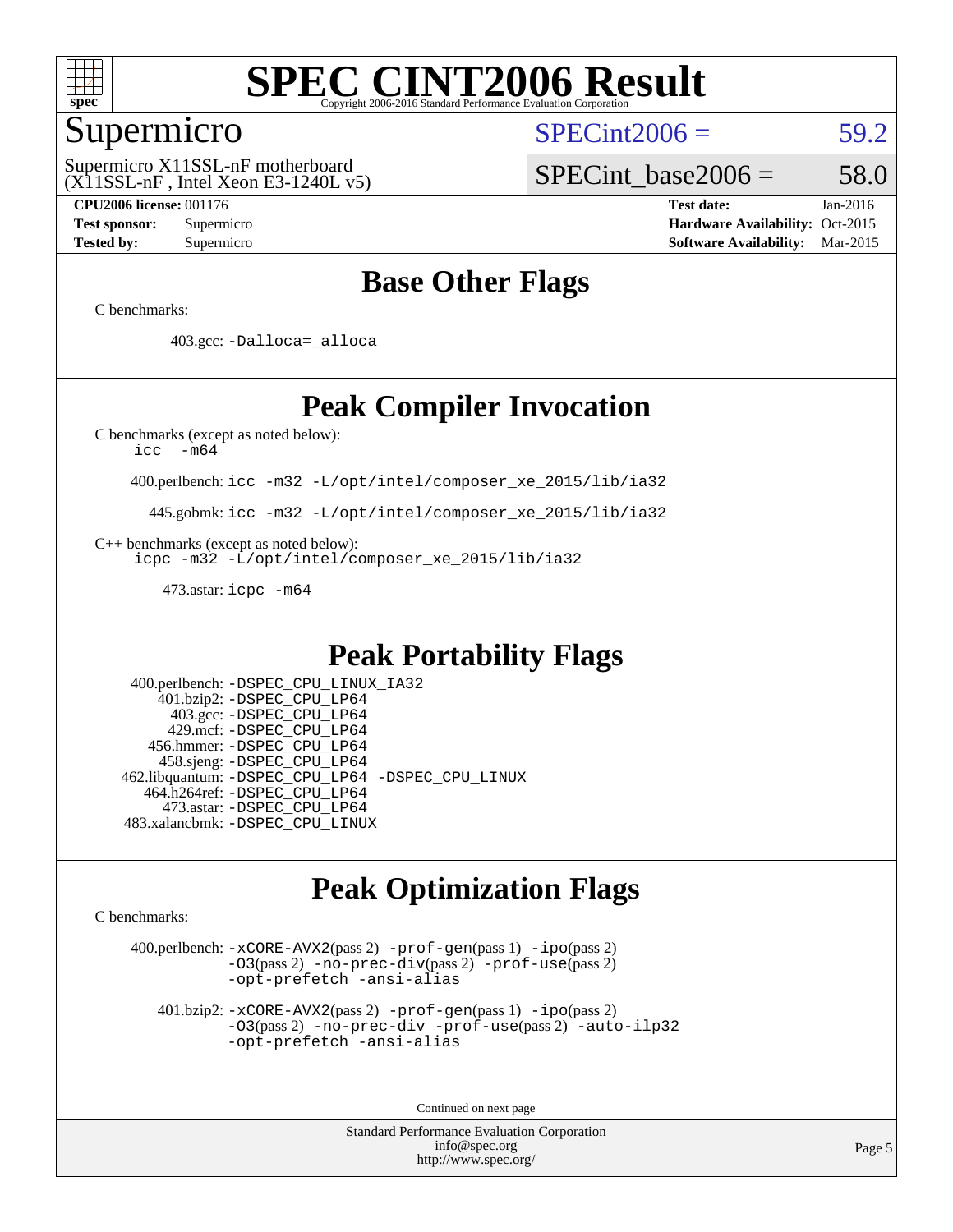

Supermicro

 $SPECint2006 = 59.2$  $SPECint2006 = 59.2$ 

 $(X11SSL-nF$ , Intel Xeon E3-1240L v5) Supermicro X11SSL-nF motherboard

SPECint base2006 =  $58.0$ 

| <b>Test sponsor:</b> | Supermicro |
|----------------------|------------|
| <b>Tested by:</b>    | Supermicro |

**[CPU2006 license:](http://www.spec.org/auto/cpu2006/Docs/result-fields.html#CPU2006license)** 001176 **[Test date:](http://www.spec.org/auto/cpu2006/Docs/result-fields.html#Testdate)** Jan-2016 **[Hardware Availability:](http://www.spec.org/auto/cpu2006/Docs/result-fields.html#HardwareAvailability)** Oct-2015 **[Software Availability:](http://www.spec.org/auto/cpu2006/Docs/result-fields.html#SoftwareAvailability)** Mar-2015

## **[Peak Optimization Flags \(Continued\)](http://www.spec.org/auto/cpu2006/Docs/result-fields.html#PeakOptimizationFlags)**

 403.gcc: [-xCORE-AVX2](http://www.spec.org/cpu2006/results/res2016q1/cpu2006-20160206-38988.flags.html#user_peakCOPTIMIZE403_gcc_f-xAVX2_5f5fc0cbe2c9f62c816d3e45806c70d7) [-ipo](http://www.spec.org/cpu2006/results/res2016q1/cpu2006-20160206-38988.flags.html#user_peakCOPTIMIZE403_gcc_f-ipo) [-O3](http://www.spec.org/cpu2006/results/res2016q1/cpu2006-20160206-38988.flags.html#user_peakCOPTIMIZE403_gcc_f-O3) [-no-prec-div](http://www.spec.org/cpu2006/results/res2016q1/cpu2006-20160206-38988.flags.html#user_peakCOPTIMIZE403_gcc_f-no-prec-div) [-inline-calloc](http://www.spec.org/cpu2006/results/res2016q1/cpu2006-20160206-38988.flags.html#user_peakCOPTIMIZE403_gcc_f-inline-calloc) [-opt-malloc-options=3](http://www.spec.org/cpu2006/results/res2016q1/cpu2006-20160206-38988.flags.html#user_peakCOPTIMIZE403_gcc_f-opt-malloc-options_13ab9b803cf986b4ee62f0a5998c2238) [-auto-ilp32](http://www.spec.org/cpu2006/results/res2016q1/cpu2006-20160206-38988.flags.html#user_peakCOPTIMIZE403_gcc_f-auto-ilp32) 429.mcf: [-xCORE-AVX2](http://www.spec.org/cpu2006/results/res2016q1/cpu2006-20160206-38988.flags.html#user_peakCOPTIMIZE429_mcf_f-xAVX2_5f5fc0cbe2c9f62c816d3e45806c70d7) [-ipo](http://www.spec.org/cpu2006/results/res2016q1/cpu2006-20160206-38988.flags.html#user_peakCOPTIMIZE429_mcf_f-ipo) [-O3](http://www.spec.org/cpu2006/results/res2016q1/cpu2006-20160206-38988.flags.html#user_peakCOPTIMIZE429_mcf_f-O3) [-no-prec-div](http://www.spec.org/cpu2006/results/res2016q1/cpu2006-20160206-38988.flags.html#user_peakCOPTIMIZE429_mcf_f-no-prec-div) [-parallel](http://www.spec.org/cpu2006/results/res2016q1/cpu2006-20160206-38988.flags.html#user_peakCOPTIMIZE429_mcf_f-parallel) [-opt-prefetch](http://www.spec.org/cpu2006/results/res2016q1/cpu2006-20160206-38988.flags.html#user_peakCOPTIMIZE429_mcf_f-opt-prefetch) [-auto-p32](http://www.spec.org/cpu2006/results/res2016q1/cpu2006-20160206-38988.flags.html#user_peakCOPTIMIZE429_mcf_f-auto-p32) 445.gobmk: [-xCORE-AVX2](http://www.spec.org/cpu2006/results/res2016q1/cpu2006-20160206-38988.flags.html#user_peakPASS2_CFLAGSPASS2_LDCFLAGS445_gobmk_f-xAVX2_5f5fc0cbe2c9f62c816d3e45806c70d7)(pass 2) [-prof-gen](http://www.spec.org/cpu2006/results/res2016q1/cpu2006-20160206-38988.flags.html#user_peakPASS1_CFLAGSPASS1_LDCFLAGS445_gobmk_prof_gen_e43856698f6ca7b7e442dfd80e94a8fc)(pass 1) [-prof-use](http://www.spec.org/cpu2006/results/res2016q1/cpu2006-20160206-38988.flags.html#user_peakPASS2_CFLAGSPASS2_LDCFLAGS445_gobmk_prof_use_bccf7792157ff70d64e32fe3e1250b55)(pass 2) [-ansi-alias](http://www.spec.org/cpu2006/results/res2016q1/cpu2006-20160206-38988.flags.html#user_peakCOPTIMIZE445_gobmk_f-ansi-alias) 456.hmmer: [-xCORE-AVX2](http://www.spec.org/cpu2006/results/res2016q1/cpu2006-20160206-38988.flags.html#user_peakCOPTIMIZE456_hmmer_f-xAVX2_5f5fc0cbe2c9f62c816d3e45806c70d7) [-ipo](http://www.spec.org/cpu2006/results/res2016q1/cpu2006-20160206-38988.flags.html#user_peakCOPTIMIZE456_hmmer_f-ipo) [-O3](http://www.spec.org/cpu2006/results/res2016q1/cpu2006-20160206-38988.flags.html#user_peakCOPTIMIZE456_hmmer_f-O3) [-no-prec-div](http://www.spec.org/cpu2006/results/res2016q1/cpu2006-20160206-38988.flags.html#user_peakCOPTIMIZE456_hmmer_f-no-prec-div) [-unroll2](http://www.spec.org/cpu2006/results/res2016q1/cpu2006-20160206-38988.flags.html#user_peakCOPTIMIZE456_hmmer_f-unroll_784dae83bebfb236979b41d2422d7ec2) [-auto-ilp32](http://www.spec.org/cpu2006/results/res2016q1/cpu2006-20160206-38988.flags.html#user_peakCOPTIMIZE456_hmmer_f-auto-ilp32) [-ansi-alias](http://www.spec.org/cpu2006/results/res2016q1/cpu2006-20160206-38988.flags.html#user_peakCOPTIMIZE456_hmmer_f-ansi-alias) 458.sjeng: [-xCORE-AVX2](http://www.spec.org/cpu2006/results/res2016q1/cpu2006-20160206-38988.flags.html#user_peakPASS2_CFLAGSPASS2_LDCFLAGS458_sjeng_f-xAVX2_5f5fc0cbe2c9f62c816d3e45806c70d7)(pass 2) [-prof-gen](http://www.spec.org/cpu2006/results/res2016q1/cpu2006-20160206-38988.flags.html#user_peakPASS1_CFLAGSPASS1_LDCFLAGS458_sjeng_prof_gen_e43856698f6ca7b7e442dfd80e94a8fc)(pass 1) [-ipo](http://www.spec.org/cpu2006/results/res2016q1/cpu2006-20160206-38988.flags.html#user_peakPASS2_CFLAGSPASS2_LDCFLAGS458_sjeng_f-ipo)(pass 2) [-O3](http://www.spec.org/cpu2006/results/res2016q1/cpu2006-20160206-38988.flags.html#user_peakPASS2_CFLAGSPASS2_LDCFLAGS458_sjeng_f-O3)(pass 2) [-no-prec-div](http://www.spec.org/cpu2006/results/res2016q1/cpu2006-20160206-38988.flags.html#user_peakPASS2_CFLAGSPASS2_LDCFLAGS458_sjeng_f-no-prec-div)(pass 2) [-prof-use](http://www.spec.org/cpu2006/results/res2016q1/cpu2006-20160206-38988.flags.html#user_peakPASS2_CFLAGSPASS2_LDCFLAGS458_sjeng_prof_use_bccf7792157ff70d64e32fe3e1250b55)(pass 2) [-unroll4](http://www.spec.org/cpu2006/results/res2016q1/cpu2006-20160206-38988.flags.html#user_peakCOPTIMIZE458_sjeng_f-unroll_4e5e4ed65b7fd20bdcd365bec371b81f)  $462$ .libquantum: basepeak = yes 464.h264ref: basepeak = yes [C++ benchmarks:](http://www.spec.org/auto/cpu2006/Docs/result-fields.html#CXXbenchmarks) 471.omnetpp: [-xCORE-AVX2](http://www.spec.org/cpu2006/results/res2016q1/cpu2006-20160206-38988.flags.html#user_peakPASS2_CXXFLAGSPASS2_LDCXXFLAGS471_omnetpp_f-xAVX2_5f5fc0cbe2c9f62c816d3e45806c70d7)(pass 2) [-prof-gen](http://www.spec.org/cpu2006/results/res2016q1/cpu2006-20160206-38988.flags.html#user_peakPASS1_CXXFLAGSPASS1_LDCXXFLAGS471_omnetpp_prof_gen_e43856698f6ca7b7e442dfd80e94a8fc)(pass 1) [-ipo](http://www.spec.org/cpu2006/results/res2016q1/cpu2006-20160206-38988.flags.html#user_peakPASS2_CXXFLAGSPASS2_LDCXXFLAGS471_omnetpp_f-ipo)(pass 2) [-O3](http://www.spec.org/cpu2006/results/res2016q1/cpu2006-20160206-38988.flags.html#user_peakPASS2_CXXFLAGSPASS2_LDCXXFLAGS471_omnetpp_f-O3)(pass 2) [-no-prec-div](http://www.spec.org/cpu2006/results/res2016q1/cpu2006-20160206-38988.flags.html#user_peakPASS2_CXXFLAGSPASS2_LDCXXFLAGS471_omnetpp_f-no-prec-div)(pass 2) [-prof-use](http://www.spec.org/cpu2006/results/res2016q1/cpu2006-20160206-38988.flags.html#user_peakPASS2_CXXFLAGSPASS2_LDCXXFLAGS471_omnetpp_prof_use_bccf7792157ff70d64e32fe3e1250b55)(pass 2) [-opt-ra-region-strategy=block](http://www.spec.org/cpu2006/results/res2016q1/cpu2006-20160206-38988.flags.html#user_peakCXXOPTIMIZE471_omnetpp_f-opt-ra-region-strategy_5382940c29ea30302d682fc74bfe0147) [-ansi-alias](http://www.spec.org/cpu2006/results/res2016q1/cpu2006-20160206-38988.flags.html#user_peakCXXOPTIMIZE471_omnetpp_f-ansi-alias) [-Wl,-z,muldefs](http://www.spec.org/cpu2006/results/res2016q1/cpu2006-20160206-38988.flags.html#user_peakEXTRA_LDFLAGS471_omnetpp_link_force_multiple1_74079c344b956b9658436fd1b6dd3a8a) [-L/sh -lsmartheap](http://www.spec.org/cpu2006/results/res2016q1/cpu2006-20160206-38988.flags.html#user_peakEXTRA_LIBS471_omnetpp_SmartHeap_32f6c82aa1ed9c52345d30cf6e4a0499) 473.astar: [-xCORE-AVX2](http://www.spec.org/cpu2006/results/res2016q1/cpu2006-20160206-38988.flags.html#user_peakCXXOPTIMIZE473_astar_f-xAVX2_5f5fc0cbe2c9f62c816d3e45806c70d7) [-ipo](http://www.spec.org/cpu2006/results/res2016q1/cpu2006-20160206-38988.flags.html#user_peakCXXOPTIMIZE473_astar_f-ipo) [-O3](http://www.spec.org/cpu2006/results/res2016q1/cpu2006-20160206-38988.flags.html#user_peakCXXOPTIMIZE473_astar_f-O3) [-no-prec-div](http://www.spec.org/cpu2006/results/res2016q1/cpu2006-20160206-38988.flags.html#user_peakCXXOPTIMIZE473_astar_f-no-prec-div) [-opt-prefetch](http://www.spec.org/cpu2006/results/res2016q1/cpu2006-20160206-38988.flags.html#user_peakCXXOPTIMIZE473_astar_f-opt-prefetch) [-auto-p32](http://www.spec.org/cpu2006/results/res2016q1/cpu2006-20160206-38988.flags.html#user_peakCXXOPTIMIZE473_astar_f-auto-p32) [-Wl,-z,muldefs](http://www.spec.org/cpu2006/results/res2016q1/cpu2006-20160206-38988.flags.html#user_peakEXTRA_LDFLAGS473_astar_link_force_multiple1_74079c344b956b9658436fd1b6dd3a8a) [-L/sh -lsmartheap64](http://www.spec.org/cpu2006/results/res2016q1/cpu2006-20160206-38988.flags.html#user_peakEXTRA_LIBS473_astar_SmartHeap64_ed4ef857ce90951921efb0d91eb88472) 483.xalancbmk: [-xCORE-AVX2](http://www.spec.org/cpu2006/results/res2016q1/cpu2006-20160206-38988.flags.html#user_peakCXXOPTIMIZE483_xalancbmk_f-xAVX2_5f5fc0cbe2c9f62c816d3e45806c70d7) [-ipo](http://www.spec.org/cpu2006/results/res2016q1/cpu2006-20160206-38988.flags.html#user_peakCXXOPTIMIZE483_xalancbmk_f-ipo) [-O3](http://www.spec.org/cpu2006/results/res2016q1/cpu2006-20160206-38988.flags.html#user_peakCXXOPTIMIZE483_xalancbmk_f-O3) [-no-prec-div](http://www.spec.org/cpu2006/results/res2016q1/cpu2006-20160206-38988.flags.html#user_peakCXXOPTIMIZE483_xalancbmk_f-no-prec-div) [-opt-prefetch](http://www.spec.org/cpu2006/results/res2016q1/cpu2006-20160206-38988.flags.html#user_peakCXXOPTIMIZE483_xalancbmk_f-opt-prefetch) [-ansi-alias](http://www.spec.org/cpu2006/results/res2016q1/cpu2006-20160206-38988.flags.html#user_peakCXXOPTIMIZE483_xalancbmk_f-ansi-alias) [-Wl,-z,muldefs](http://www.spec.org/cpu2006/results/res2016q1/cpu2006-20160206-38988.flags.html#user_peakEXTRA_LDFLAGS483_xalancbmk_link_force_multiple1_74079c344b956b9658436fd1b6dd3a8a) [-L/sh -lsmartheap](http://www.spec.org/cpu2006/results/res2016q1/cpu2006-20160206-38988.flags.html#user_peakEXTRA_LIBS483_xalancbmk_SmartHeap_32f6c82aa1ed9c52345d30cf6e4a0499)

## **[Peak Other Flags](http://www.spec.org/auto/cpu2006/Docs/result-fields.html#PeakOtherFlags)**

[C benchmarks](http://www.spec.org/auto/cpu2006/Docs/result-fields.html#Cbenchmarks):

403.gcc: [-Dalloca=\\_alloca](http://www.spec.org/cpu2006/results/res2016q1/cpu2006-20160206-38988.flags.html#b403.gcc_peakEXTRA_CFLAGS_Dalloca_be3056838c12de2578596ca5467af7f3)

The flags files that were used to format this result can be browsed at <http://www.spec.org/cpu2006/flags/Supermicro-Platform-Settings-V1.2-revH.html> <http://www.spec.org/cpu2006/flags/Intel-ic15.0-official-linux64.html>

You can also download the XML flags sources by saving the following links: <http://www.spec.org/cpu2006/flags/Supermicro-Platform-Settings-V1.2-revH.xml> <http://www.spec.org/cpu2006/flags/Intel-ic15.0-official-linux64.xml>